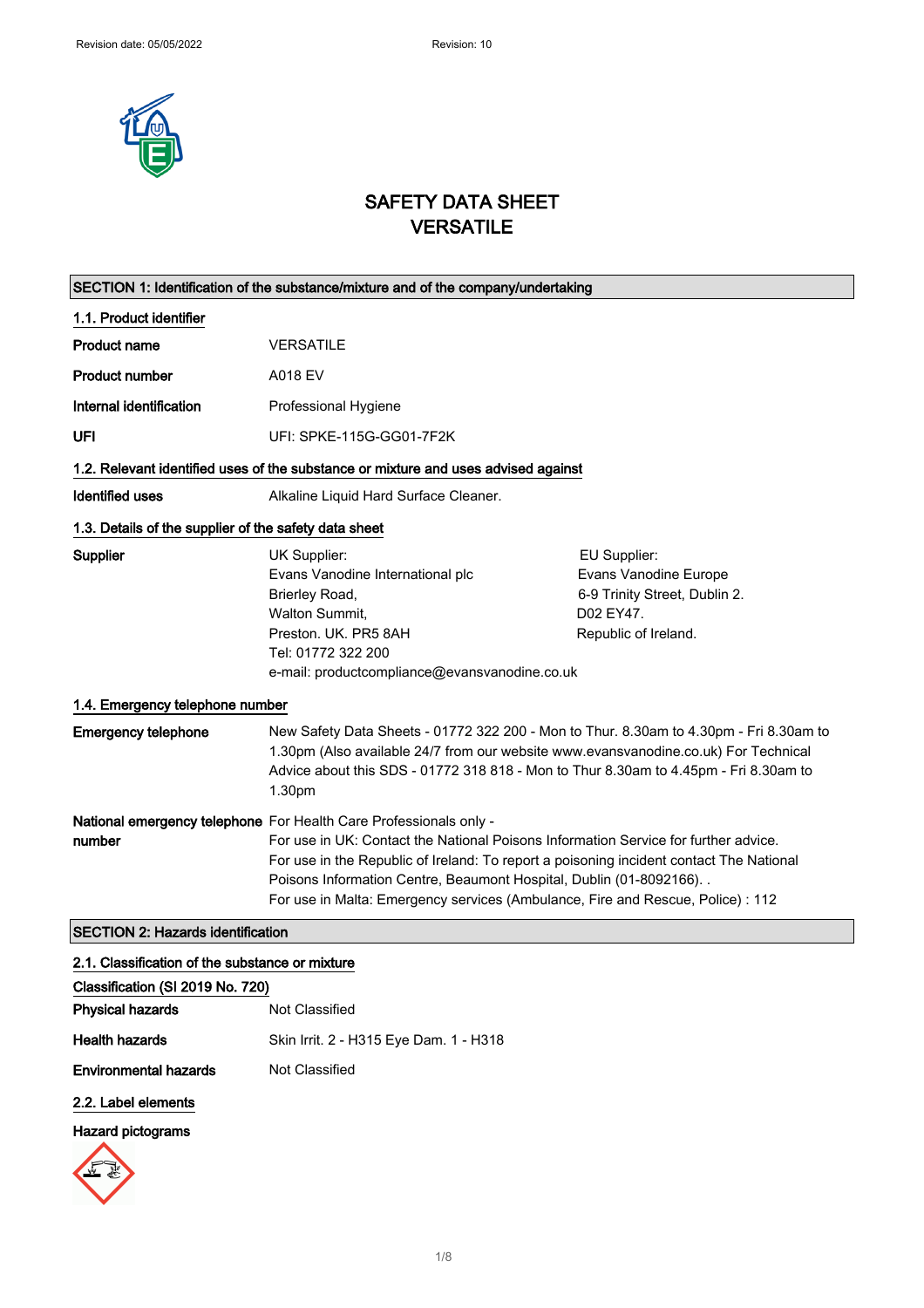| Signal word                     | Danger                                                                                                                                                                                                                                                                                                                                                                                                                                                                                                                         |
|---------------------------------|--------------------------------------------------------------------------------------------------------------------------------------------------------------------------------------------------------------------------------------------------------------------------------------------------------------------------------------------------------------------------------------------------------------------------------------------------------------------------------------------------------------------------------|
| <b>Hazard statements</b>        | H315 Causes skin irritation.                                                                                                                                                                                                                                                                                                                                                                                                                                                                                                   |
|                                 | H318 Causes serious eye damage.                                                                                                                                                                                                                                                                                                                                                                                                                                                                                                |
| <b>Precautionary statements</b> | P102 Keep out of reach of children.<br>P280 Wear protective gloves/ protective clothing/ eye protection/ face protection.<br><b>P301 IF SWALLOWED:</b><br>P313 Get medical advice/ attention.<br>P302+P352 IF ON SKIN: Wash with plenty of water.<br>P332+P313 If skin irritation occurs: Get medical advice/ attention.<br>P305+P351+P338 IF IN EYES: Rinse cautiously with water for several minutes. Remove<br>contact lenses, if present and easy to do. Continue rinsing.<br>P315 Get immediate medical advice/attention. |
|                                 | P501 Dispose of contents/ container in accordance with local regulations.                                                                                                                                                                                                                                                                                                                                                                                                                                                      |
| Contains                        | ALCOHOL (C9-C11) ETHOXYLATE (6EO), COCAMIDOPROPYL BETAINE, 2-<br>AMINOETHANOL                                                                                                                                                                                                                                                                                                                                                                                                                                                  |

# 2.3. Other hazards

This product does not contain any substances classified as PBT or vPvB.

# SECTION 3: Composition/information on ingredients

# 3.2. Mixtures

| ALCOHOL (C9-C11) ETHOXYLATE (6EO)                                          |                      | $1 - 3%$ |
|----------------------------------------------------------------------------|----------------------|----------|
| CAS number: 68439-46-3                                                     |                      |          |
| Alternative CAS No 68439-45-2                                              |                      |          |
| Classification<br>Acute Tox. 4 - H302<br>Eye Dam. 1 - H318                 |                      |          |
| <b>COCAMIDOPROPYL BETAINE</b>                                              |                      | $1 - 3%$ |
| CAS number: 61789-40-0                                                     | EC number: 931-296-8 |          |
| Spec Conc Limits :- Eye Dam. 1 (H318) >10%, Eye Irrit. 2 (H319) >4% <= 10% |                      |          |
| Classification<br>Eye Dam. 1 - H318                                        |                      |          |
| Aquatic Chronic 3 - H412                                                   |                      |          |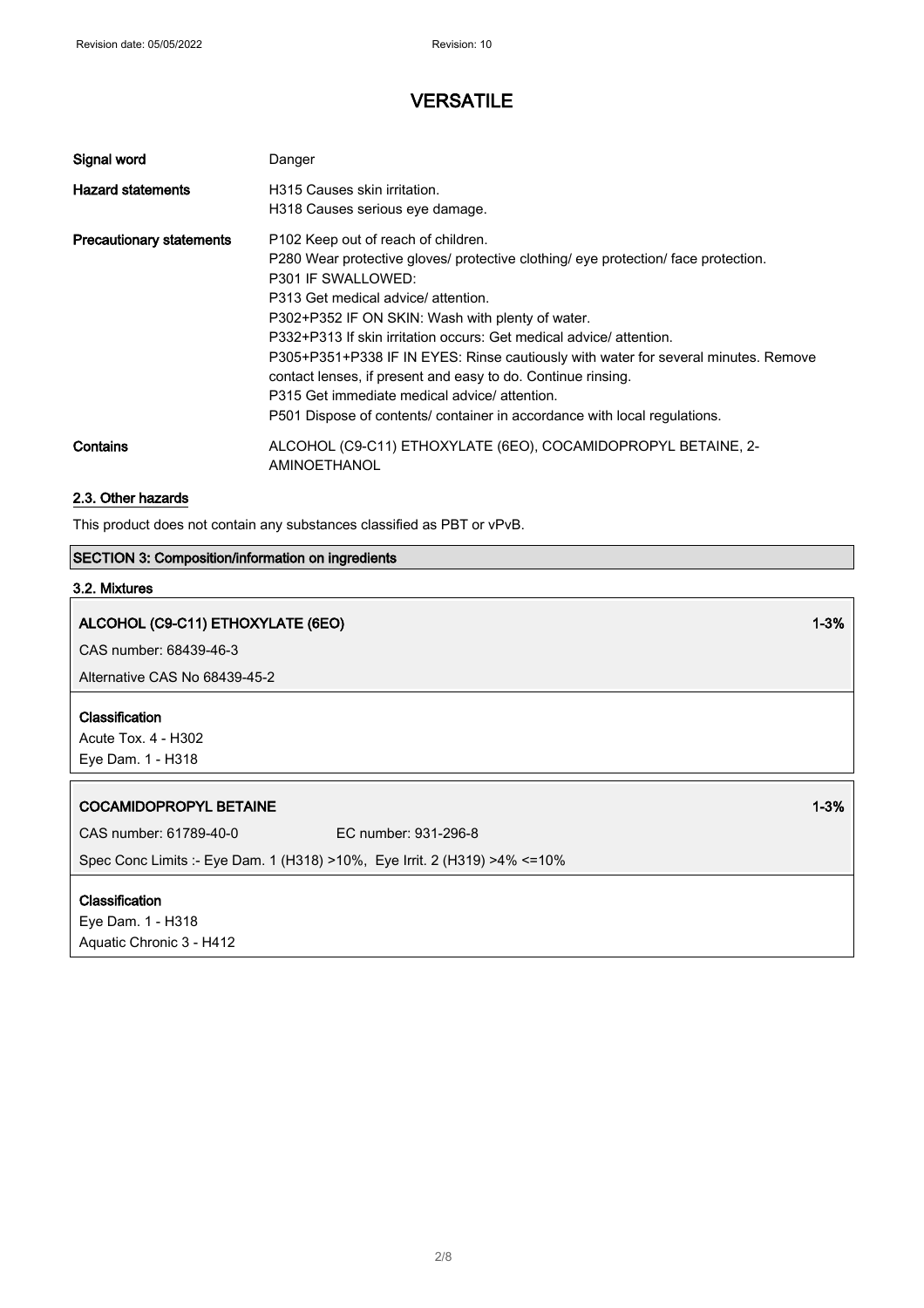### 2-AMINOETHANOL 1-3%

CAS number: 141-43-5 EC number: 205-483-3

Spec Conc Limits :- STOT SE 3 (H335) ≥ 5%

### Classification

Acute Tox. 4 - H302 Acute Tox. 4 - H312 Acute Tox. 4 - H332 Skin Corr. 1B - H314 Eye Dam. 1 - H318 STOT SE 3 - H335 Aquatic Chronic 3 - H412

### AMIN0 TRIMETHYLENE PHOSPHONIC ACID PENTA SODIUM SALT

CAS number: 2235-43-0

### Classification

Skin Irrit. 2 - H315 Eye Dam. 1 - H318

The Full Text for all R-Phrases and Hazard Statements are Displayed in Section 16.

#### SECTION 4: First aid measures

## 4.1. Description of first aid measures

| Inhalation                                                                      | Unlikely route of exposure as the product does not contain volatile substances. If spray/mist<br>has been inhaled, proceed as follows. Move affected person to fresh air and keep warm and<br>at rest in a position comfortable for breathing. |  |
|---------------------------------------------------------------------------------|------------------------------------------------------------------------------------------------------------------------------------------------------------------------------------------------------------------------------------------------|--|
| Ingestion                                                                       | Do not induce vomiting. Give plenty of water to drink. Get medical attention if any discomfort<br>continues.                                                                                                                                   |  |
| <b>Skin contact</b>                                                             | Wash with plenty of water. Get medical attention if irritation persists after washing.                                                                                                                                                         |  |
| Eye contact                                                                     | Rinse immediately with plenty of water. Remove any contact lenses and open eyelids wide<br>apart. Continue to rinse. Get medical attention immediately.                                                                                        |  |
| 4.2. Most important symptoms and effects, both acute and delayed                |                                                                                                                                                                                                                                                |  |
| <b>General information</b>                                                      | The severity of the symptoms described will vary dependent on the concentration and the<br>length of exposure.                                                                                                                                 |  |
| Inhalation                                                                      | Irritation of nose, throat and airway.                                                                                                                                                                                                         |  |
| Ingestion                                                                       | May cause discomfort if swallowed.                                                                                                                                                                                                             |  |
| <b>Skin contact</b>                                                             | Causes skin irritation. Prolonged and frequent contact may cause redness and irritation.                                                                                                                                                       |  |
| Eye contact                                                                     | Severe irritation, burning and tearing. Prolonged contact causes serious eye and tissue<br>damage.                                                                                                                                             |  |
| 4.3. Indication of any immediate medical attention and special treatment needed |                                                                                                                                                                                                                                                |  |
| Notes for the doctor                                                            | Treat symptomatically.                                                                                                                                                                                                                         |  |
| <b>SECTION 5: Firefighting measures</b>                                         |                                                                                                                                                                                                                                                |  |

### 5.1. Extinguishing media

0.1-1%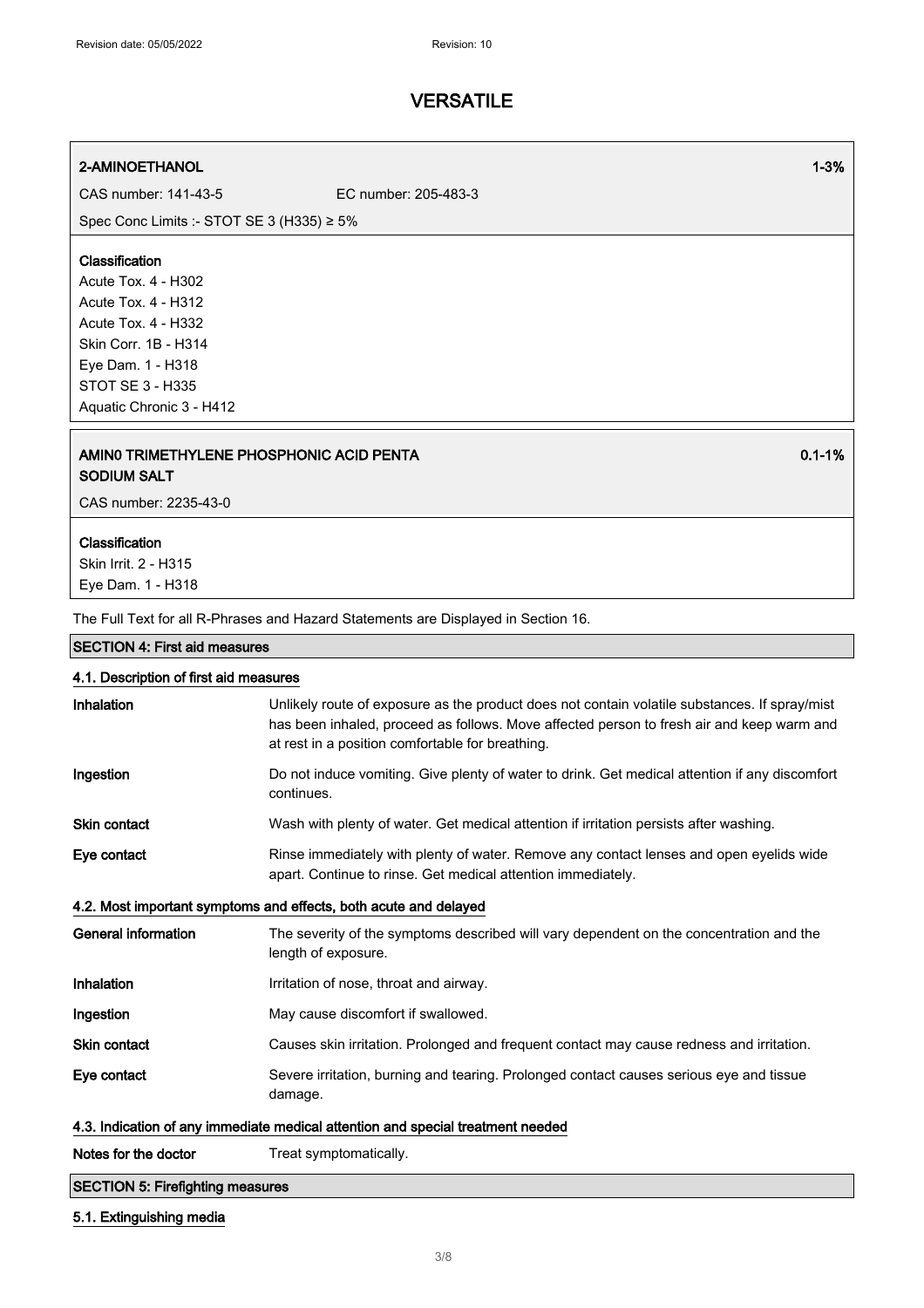| Suitable extinguishing media                                      | The product is not flammable. Use fire-extinguishing media suitable for the surrounding fire.                                                                                                                                                |  |
|-------------------------------------------------------------------|----------------------------------------------------------------------------------------------------------------------------------------------------------------------------------------------------------------------------------------------|--|
| 5.2. Special hazards arising from the substance or mixture        |                                                                                                                                                                                                                                              |  |
| Specific hazards                                                  | Thermal decomposition or combustion products may include the following substances:<br>Irritating gases or vapours.                                                                                                                           |  |
| 5.3. Advice for firefighters                                      |                                                                                                                                                                                                                                              |  |
| Special protective equipment<br>for firefighters                  | Wear positive-pressure self-contained breathing apparatus (SCBA) and appropriate protective<br>clothing.                                                                                                                                     |  |
| <b>SECTION 6: Accidental release measures</b>                     |                                                                                                                                                                                                                                              |  |
|                                                                   | 6.1. Personal precautions, protective equipment and emergency procedures                                                                                                                                                                     |  |
| <b>Personal precautions</b>                                       | Wear protective clothing, gloves, eye and face protection. For personal protection, see<br>Section 8.                                                                                                                                        |  |
| 6.2. Environmental precautions                                    |                                                                                                                                                                                                                                              |  |
| <b>Environmental precautions</b>                                  | Spillages or uncontrolled discharges into watercourses must be reported immediately to the<br>Environmental Agency or other appropriate regulatory body.                                                                                     |  |
| 6.3. Methods and material for containment and cleaning up         |                                                                                                                                                                                                                                              |  |
| Methods for cleaning up                                           | Small Spillages: Flush away spillage with plenty of water. Large Spillages: Contain and<br>absorb spillage with sand, earth or other non-combustible material. Collect and place in<br>suitable waste disposal containers and seal securely. |  |
| 6.4. Reference to other sections                                  |                                                                                                                                                                                                                                              |  |
| Reference to other sections                                       | For personal protection, see Section 8.                                                                                                                                                                                                      |  |
| <b>SECTION 7: Handling and storage</b>                            |                                                                                                                                                                                                                                              |  |
| 7.1. Precautions for safe handling                                |                                                                                                                                                                                                                                              |  |
| Usage precautions                                                 | For handling undiluted product: Wear protective clothing, gloves, eye and face protection.                                                                                                                                                   |  |
| 7.2. Conditions for safe storage, including any incompatibilities |                                                                                                                                                                                                                                              |  |
| <b>Storage precautions</b>                                        | Keep only in the original container in a cool, well-ventilated place. Store away from the<br>following materials: Oxidising materials.                                                                                                       |  |
| 7.3. Specific end use(s)                                          |                                                                                                                                                                                                                                              |  |
| Specific end use(s)                                               | The identified uses for this product are detailed in Section 1.2.                                                                                                                                                                            |  |
| Usage description                                                 | See Product Information Sheet & Label for detailed use of this product.                                                                                                                                                                      |  |
| <b>SECTION 8: Exposure controls/Personal protection</b>           |                                                                                                                                                                                                                                              |  |
| 8.1. Control parameters                                           |                                                                                                                                                                                                                                              |  |
| Occupational exposure limits                                      |                                                                                                                                                                                                                                              |  |

## 2-AMINOETHANOL

Long-term exposure limit (8-hour TWA): WEL 1 ppm 2.5 mg/m<sup>3</sup> Short-term exposure limit (15-minute): WEL 3 ppm 7.6 mg/m<sup>3</sup> Sk WEL = Workplace Exposure Limit.

Sk = Can be absorbed through the skin.

### 8.2. Exposure controls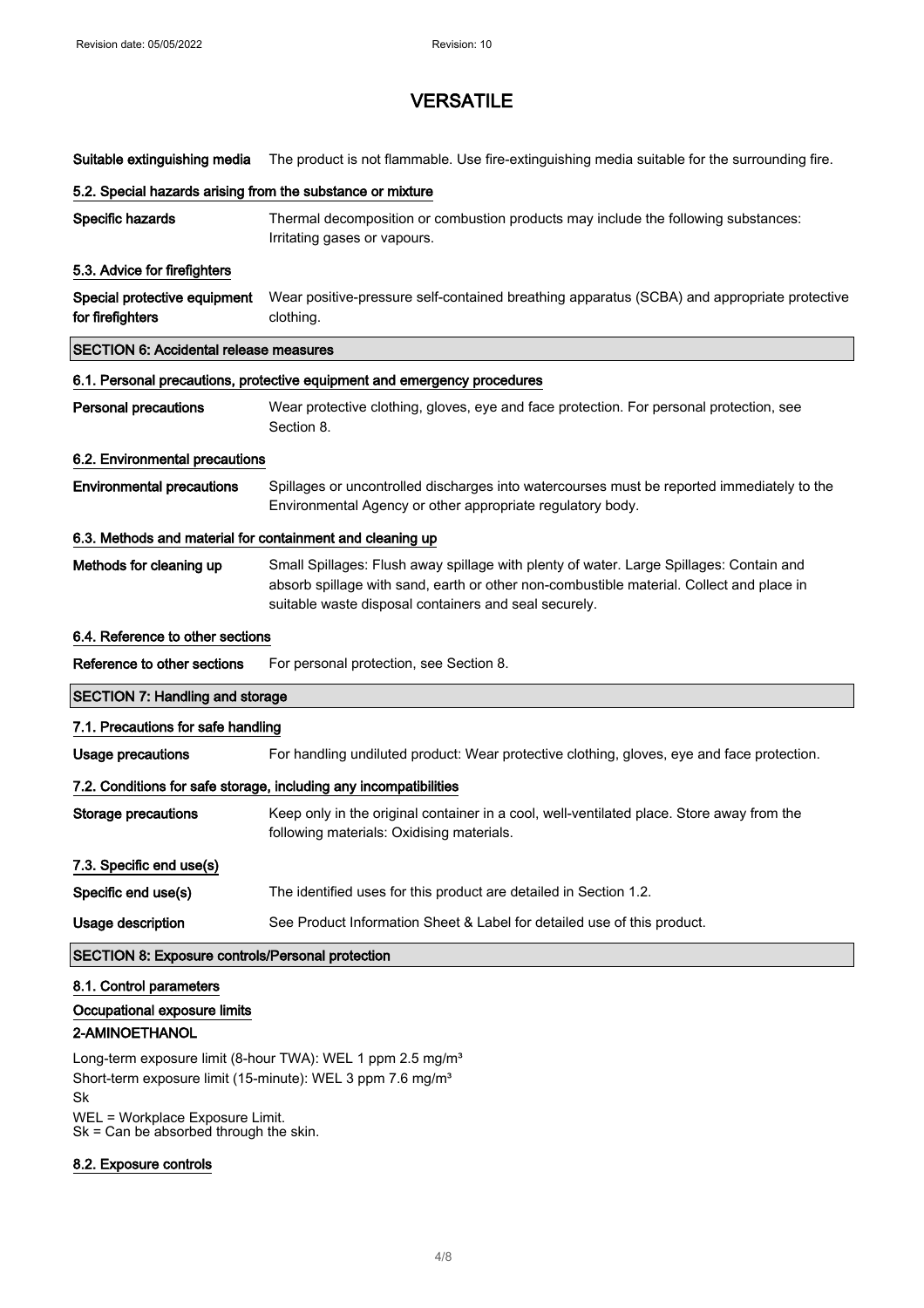## Protective equipment

 $\sqrt{u}$ 

 $\bigcap$ 

 $\overline{\phantom{a}}$ 

| Appropriate engineering<br>controls | Not relevant.                                                         |
|-------------------------------------|-----------------------------------------------------------------------|
| Eye/face protection                 | Wear eye protection.                                                  |
| Hand protection                     | Wear protective gloves. (Household rubber gloves.)                    |
| Other skin and body<br>protection   | Wear appropriate clothing to prevent any possibility of skin contact. |
| <b>Respiratory protection</b>       | Respiratory protection not required.                                  |

# SECTION 9: Physical and chemical properties

# 9.1. Information on basic physical and chemical properties

| Appearance                                  | Liquid.                                                                                                             |
|---------------------------------------------|---------------------------------------------------------------------------------------------------------------------|
| Colour                                      | Clear. Blue.                                                                                                        |
| Odour                                       | Ocean                                                                                                               |
| рH                                          | pH (concentrated solution): 10.60                                                                                   |
| <b>Melting point</b>                        | $-1^{\circ}C$                                                                                                       |
| Initial boiling point and range             | 100°C @ 760 mm Hg                                                                                                   |
| Flash point                                 | Boils without flashing.                                                                                             |
| <b>Relative density</b>                     | 1.006 @ 20°C                                                                                                        |
| Solubility(ies)                             | Soluble in water.                                                                                                   |
| 9.2. Other information                      |                                                                                                                     |
| Other information                           | None.                                                                                                               |
| <b>SECTION 10: Stability and reactivity</b> |                                                                                                                     |
| 10.1. Reactivity                            |                                                                                                                     |
| Reactivity                                  | There are no known reactivity hazards associated with this product.                                                 |
| 10.2. Chemical stability                    |                                                                                                                     |
| <b>Stability</b>                            | No particular stability concerns.                                                                                   |
| 10.3. Possibility of hazardous reactions    |                                                                                                                     |
| Possibility of hazardous<br>reactions       | See sections 10.1, 10.4 & 10.5                                                                                      |
| 10.4. Conditions to avoid                   |                                                                                                                     |
| Conditions to avoid                         | There are no known conditions that are likely to result in a hazardous situation.                                   |
| 10.5. Incompatible materials                |                                                                                                                     |
| Materials to avoid                          | No specific material or group of materials is likely to react with the product to produce a<br>hazardous situation. |
| 10.6. Hazardous decomposition products      |                                                                                                                     |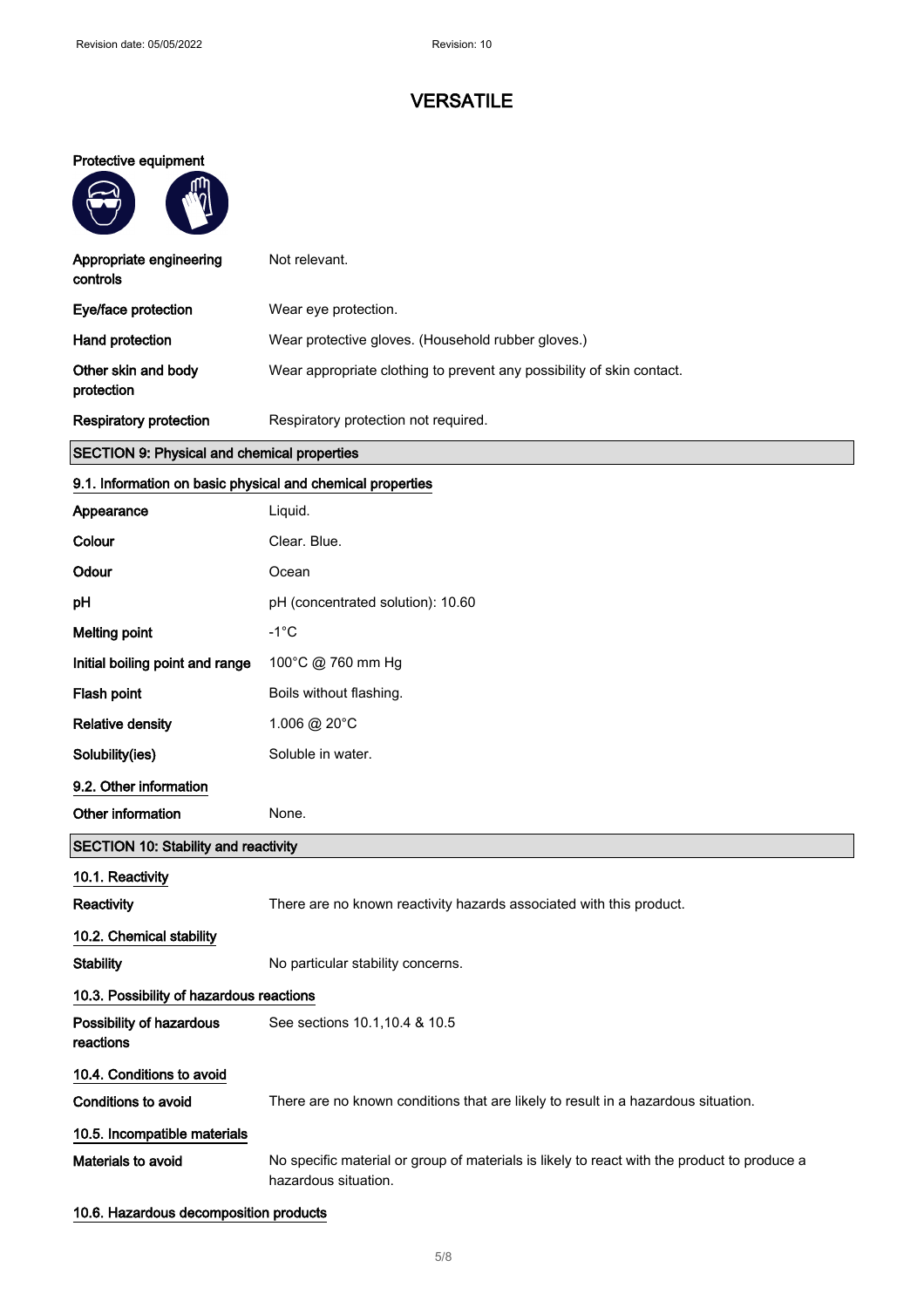Hazardous decomposition

# **VERSATILE**

No known hazardous decomposition products.

| products                                                            |                                                                                                                                                                                                                                                                                          |  |
|---------------------------------------------------------------------|------------------------------------------------------------------------------------------------------------------------------------------------------------------------------------------------------------------------------------------------------------------------------------------|--|
| <b>SECTION 11: Toxicological information</b>                        |                                                                                                                                                                                                                                                                                          |  |
| 11.1. Information on toxicological effects                          |                                                                                                                                                                                                                                                                                          |  |
| <b>Toxicological effects</b>                                        | We have not carried out any animal testing for this product. Any ATE figures quoted below are<br>from Toxicity Classifications that have been carried out using ATE (Acute Toxicity Estimate)<br>Calculation Method using LD50 or ATE figures provided by the Raw Material Manufacturer. |  |
| Other health effects                                                | Low oral toxicity, but ingestion may cause irritation of the gastro-intestinal tract.                                                                                                                                                                                                    |  |
| Acute toxicity - oral<br>Notes (oral LD <sub>50</sub> )             | Based on available data the classification criteria are not met.                                                                                                                                                                                                                         |  |
| ATE oral (mg/kg)                                                    | 35,358.41                                                                                                                                                                                                                                                                                |  |
| Acute toxicity - dermal<br>Notes (dermal LD <sub>50</sub> )         | Based on available data the classification criteria are not met.                                                                                                                                                                                                                         |  |
| ATE dermal (mg/kg)                                                  | 140,646.98                                                                                                                                                                                                                                                                               |  |
| Acute toxicity - inhalation<br>Notes (inhalation LC <sub>50</sub> ) | Based on available data the classification criteria are not met.                                                                                                                                                                                                                         |  |
| ATE inhalation (vapours mg/l)                                       | 1,406.47                                                                                                                                                                                                                                                                                 |  |
| <b>SECTION 12: Ecological information</b>                           |                                                                                                                                                                                                                                                                                          |  |
| <b>Ecotoxicity</b>                                                  | Not regarded as dangerous for the environment.                                                                                                                                                                                                                                           |  |
| 12.1. Toxicity                                                      |                                                                                                                                                                                                                                                                                          |  |
| <b>Toxicity</b>                                                     | We have not carried out any Aquatic testing, therefore we have no Aquatic Toxicity Data<br>specifically for this product. The Aquatic Toxicity Data, where provided by the raw material<br>manufacturer for ingredients with aquatic toxicity, can be made available on request.         |  |
| 12.2. Persistence and degradability                                 |                                                                                                                                                                                                                                                                                          |  |
| Persistence and degradability                                       | The surfactant(s) contained in this product complies(comply) with the biodegradability criteria<br>as laid down in The Detergents Regulations (as amended). and UK Regulation: SI 2020 No.<br>1617 "The Detergents (Amendment) (EU Exit) Regulations 2020".                              |  |
| 12.3. Bioaccumulative potential                                     |                                                                                                                                                                                                                                                                                          |  |
| <b>Bioaccumulative potential</b>                                    | The product does not contain any substances expected to be bioaccumulating.                                                                                                                                                                                                              |  |
| 12.4. Mobility in soil                                              |                                                                                                                                                                                                                                                                                          |  |
| <b>Mobility</b>                                                     | Not known.                                                                                                                                                                                                                                                                               |  |
| 12.5. Results of PBT and vPvB assessment                            |                                                                                                                                                                                                                                                                                          |  |
| Results of PBT and vPvB<br>assessment                               | This product does not contain any substances classified as PBT or vPvB.                                                                                                                                                                                                                  |  |
| 12.6. Other adverse effects                                         |                                                                                                                                                                                                                                                                                          |  |
| Other adverse effects                                               | Not known.                                                                                                                                                                                                                                                                               |  |
| <b>SECTION 13: Disposal considerations</b>                          |                                                                                                                                                                                                                                                                                          |  |
|                                                                     |                                                                                                                                                                                                                                                                                          |  |

## 13.1. Waste treatment methods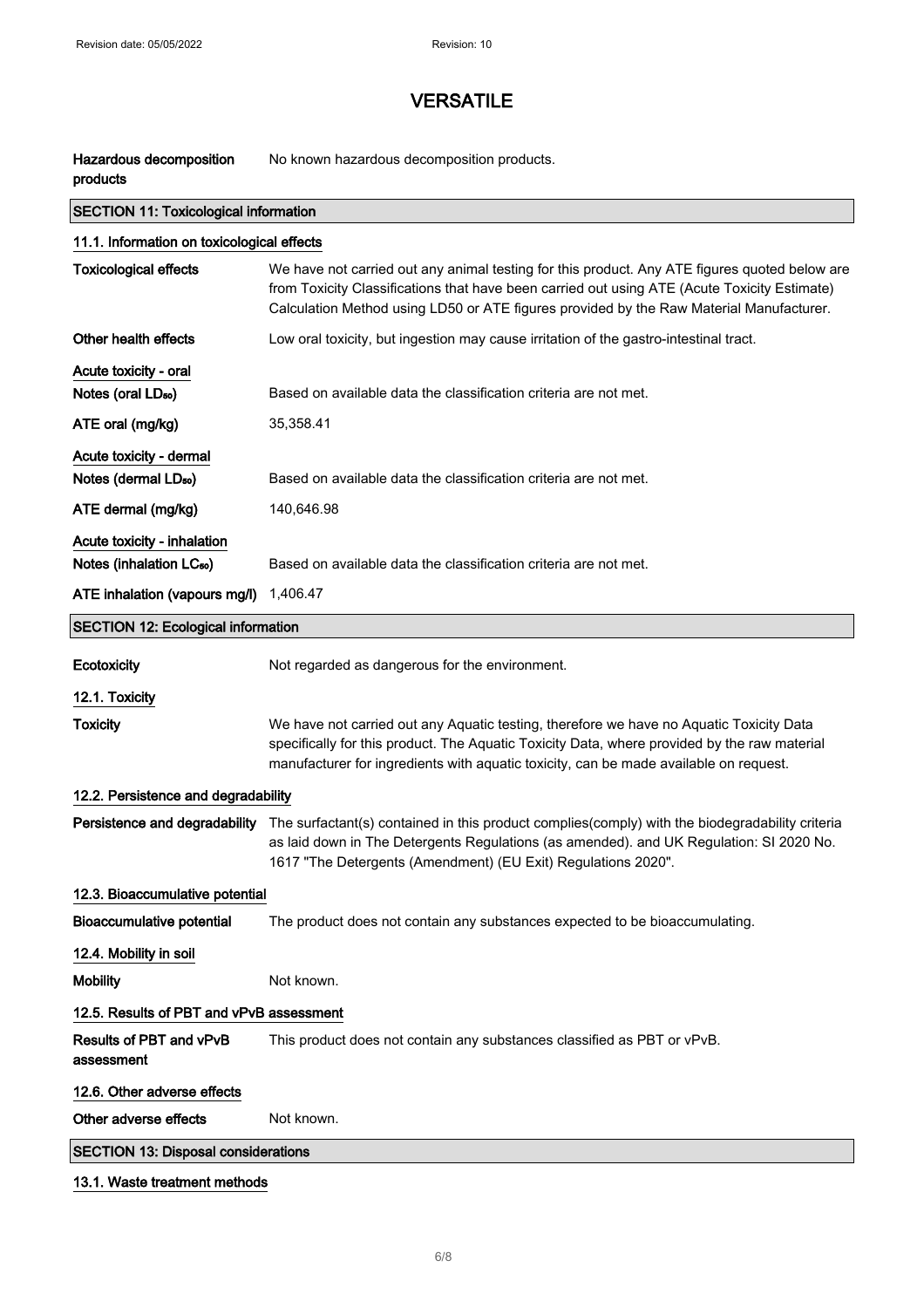# Disposal methods Discharge used solutions to drain. Small amounts (less than 5 Litres) of unwanted product may be flushed with water to sewer. Larger volumes must be sent for disposal by approved waste contractor. Rinse out empty container with water and consign to normal waste.

### SECTION 14: Transport information

General **General** Not classified for Transport.

### 14.1. UN number

Not applicable.

### 14.2. UN proper shipping name

Not applicable.

### 14.3. Transport hazard class(es)

Not regulated.

### 14.4. Packing group

Not applicable.

### 14.5. Environmental hazards

Environmentally hazardous substance/marine pollutant No.

### 14.6. Special precautions for user

Not applicable.

### 14.7. Transport in bulk according to Annex II of MARPOL and the IBC Code

## Transport in bulk according to Not applicable. Annex II of MARPOL 73/78 and the IBC Code

#### SECTION 15: Regulatory information

### 15.1. Safety, health and environmental regulations/legislation specific for the substance or mixture

# EU legislation Safety Data Sheet prepared in accordance with EU Regulation: "REACH Commission Regulation (EU) No 2015/830 (which amends Regulation (EC) No 453/2010 & 1907/2006)." and UK Regulation: "SI 2020 No. 1577 - The REACH etc. (Amendment etc.) (EU Exit) Regulations 2020". The product is as classified under - EU GHS: CLP - "Regulation (EC) No 1272/2008 classification, labelling & packaging of substances & mixtures." and UK GHS: "SI 2020 No. 1567 - The Chemicals (Health and Safety) and Genetically Modified Organisms (Contained Use) (Amendment etc.) (EU Exit) Regulations 2020.". Ingredients are listed with classification under - EU GHS: CLP - "Regulation (EC) No 1272/2008 classification, labelling & packaging of substances & mixtures." and UK GHS: "SI 2020 No. 1567 - The Chemicals (Health and Safety) and Genetically Modified Organisms (Contained Use) (Amendment etc.) (EU Exit) Regulations 2020.".

#### 15.2. Chemical safety assessment

No chemical safety assessment has been carried out as not applicable as this product is a mixture.

### SECTION 16: Other information